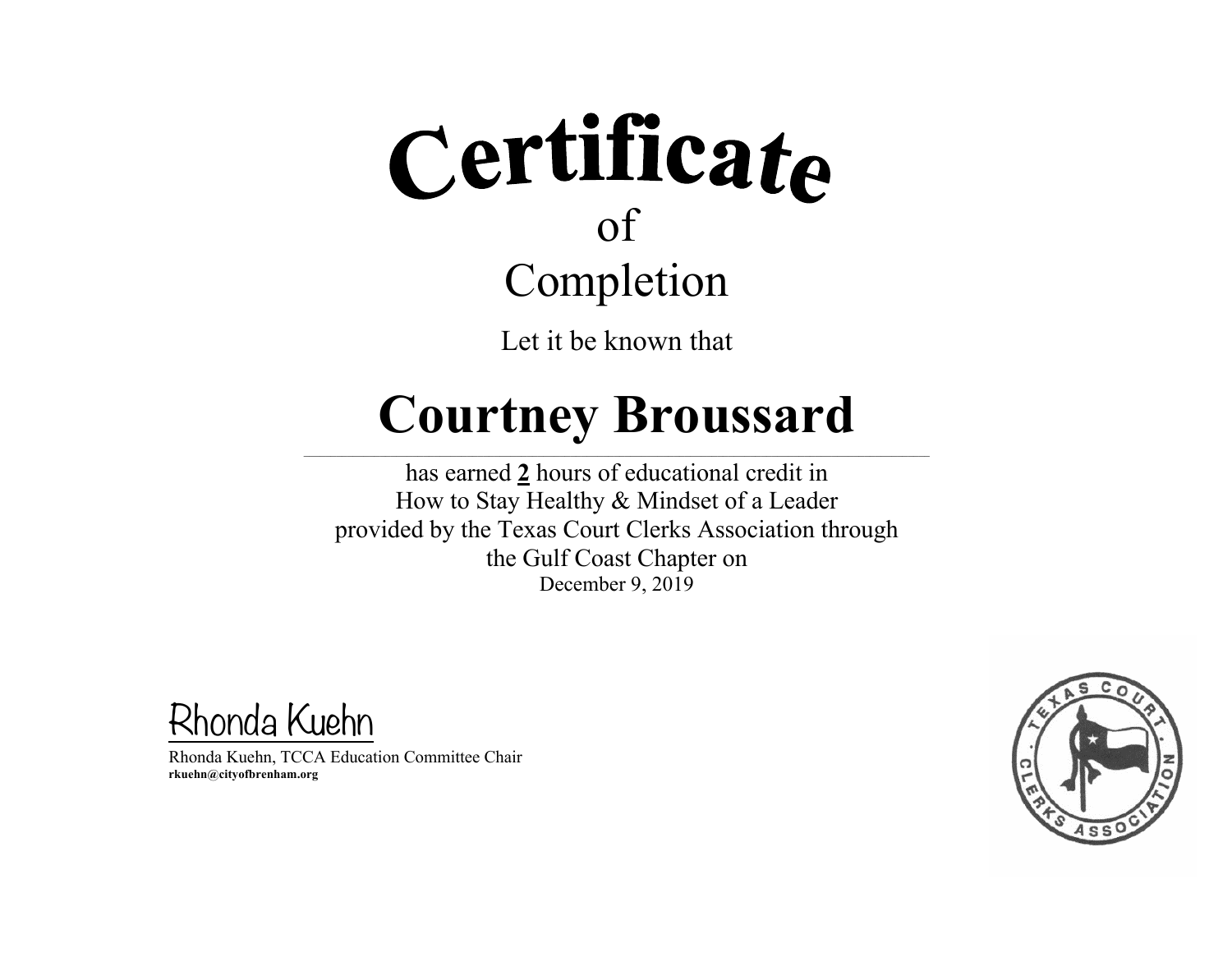Let it be known that

### **Louis Castillo**

 $\mathcal{L} = \{ \mathcal{L} = \{ \mathcal{L} = \{ \mathcal{L} = \{ \mathcal{L} = \{ \mathcal{L} = \{ \mathcal{L} = \{ \mathcal{L} = \{ \mathcal{L} = \{ \mathcal{L} = \{ \mathcal{L} = \{ \mathcal{L} = \{ \mathcal{L} = \{ \mathcal{L} = \{ \mathcal{L} = \{ \mathcal{L} = \{ \mathcal{L} = \{ \mathcal{L} = \{ \mathcal{L} = \{ \mathcal{L} = \{ \mathcal{L} = \{ \mathcal{L} = \{ \mathcal{L} = \{ \mathcal{L} = \{ \mathcal{$ 

has earned **2** hours of educational credit in How to Stay Healthy & Mindset of a Leader provided by the Texas Court Clerks Association through the Gulf Coast Chapter on December 9, 2019

Rhonda Kuehn

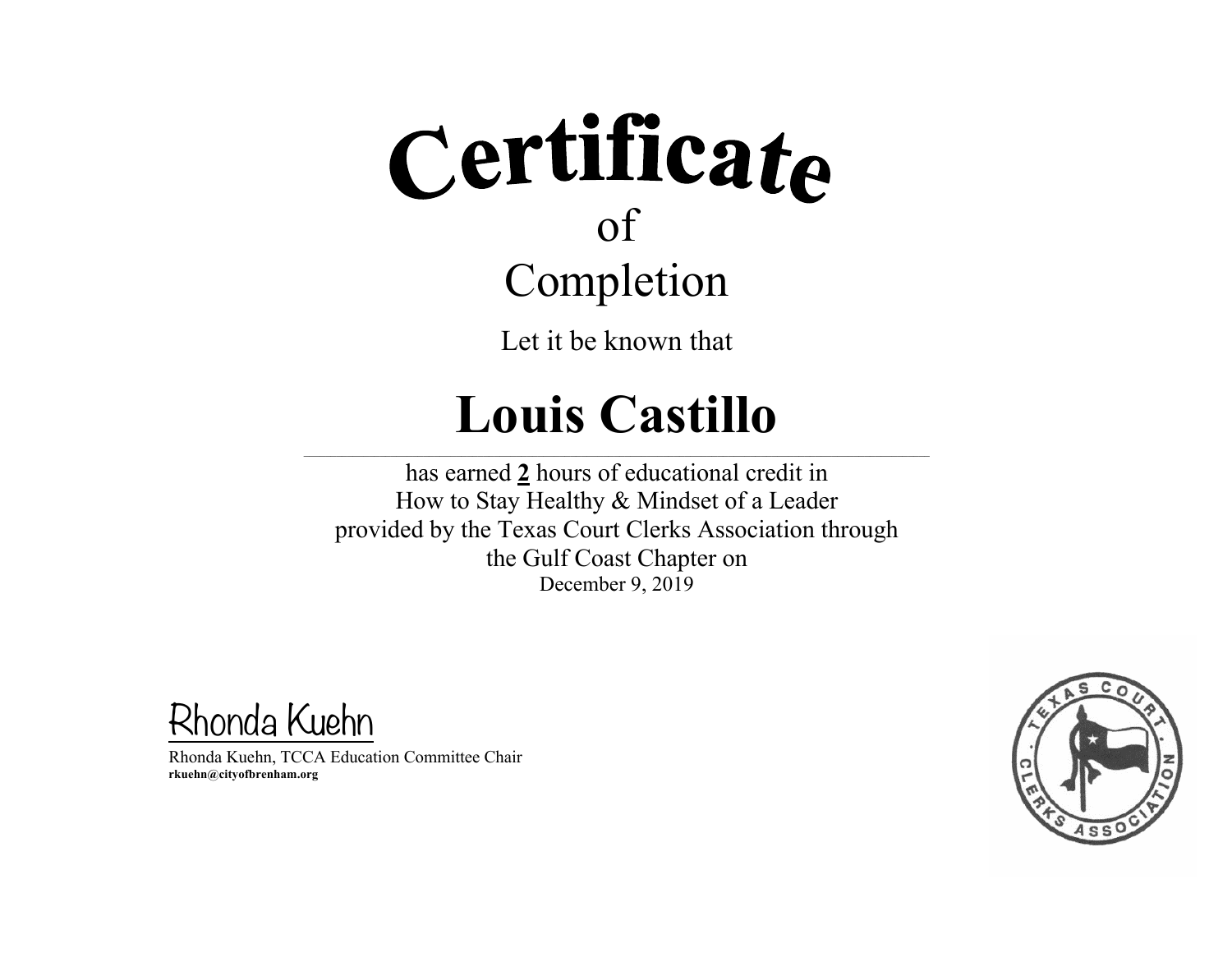Let it be known that

### **Cynthia Hall**

 $\mathcal{L} = \{ \mathcal{L} = \{ \mathcal{L} = \{ \mathcal{L} = \{ \mathcal{L} = \{ \mathcal{L} = \{ \mathcal{L} = \{ \mathcal{L} = \{ \mathcal{L} = \{ \mathcal{L} = \{ \mathcal{L} = \{ \mathcal{L} = \{ \mathcal{L} = \{ \mathcal{L} = \{ \mathcal{L} = \{ \mathcal{L} = \{ \mathcal{L} = \{ \mathcal{L} = \{ \mathcal{L} = \{ \mathcal{L} = \{ \mathcal{L} = \{ \mathcal{L} = \{ \mathcal{L} = \{ \mathcal{L} = \{ \mathcal{$ 

has earned **2** hours of educational credit in How to Stay Healthy & Mindset of a Leader provided by the Texas Court Clerks Association through the Gulf Coast Chapter on December 9, 2019

Rhonda Kuehn

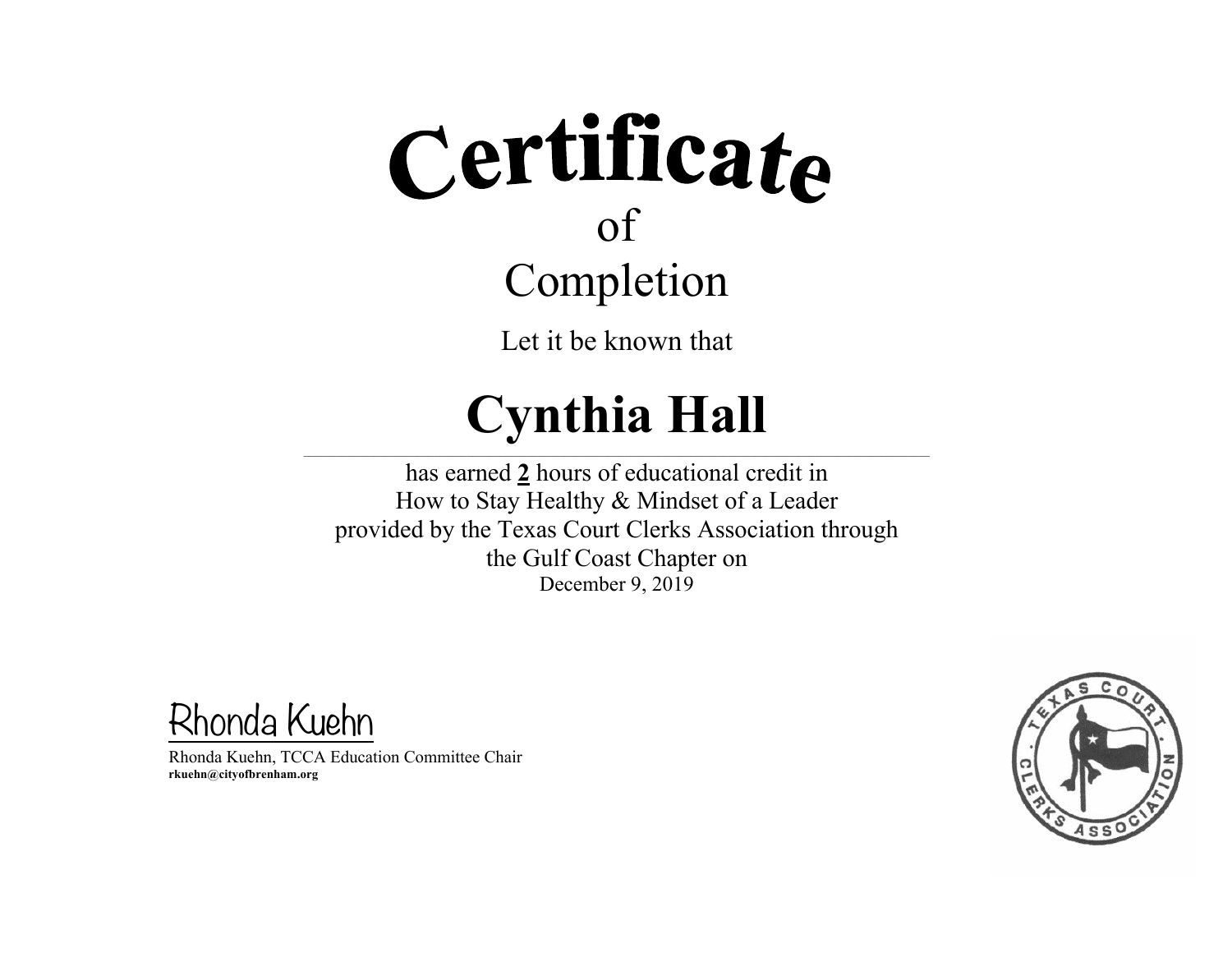Let it be known that

#### **Shawna Pafford**

 $\mathcal{L} = \{ \mathcal{L} = \{ \mathcal{L} = \{ \mathcal{L} = \{ \mathcal{L} = \{ \mathcal{L} = \{ \mathcal{L} = \{ \mathcal{L} = \{ \mathcal{L} = \{ \mathcal{L} = \{ \mathcal{L} = \{ \mathcal{L} = \{ \mathcal{L} = \{ \mathcal{L} = \{ \mathcal{L} = \{ \mathcal{L} = \{ \mathcal{L} = \{ \mathcal{L} = \{ \mathcal{L} = \{ \mathcal{L} = \{ \mathcal{L} = \{ \mathcal{L} = \{ \mathcal{L} = \{ \mathcal{L} = \{ \mathcal{$ 

has earned **2** hours of educational credit in How to Stay Healthy & Mindset of a Leader provided by the Texas Court Clerks Association through the Gulf Coast Chapter on December 9, 2019

Rhonda Kuehn

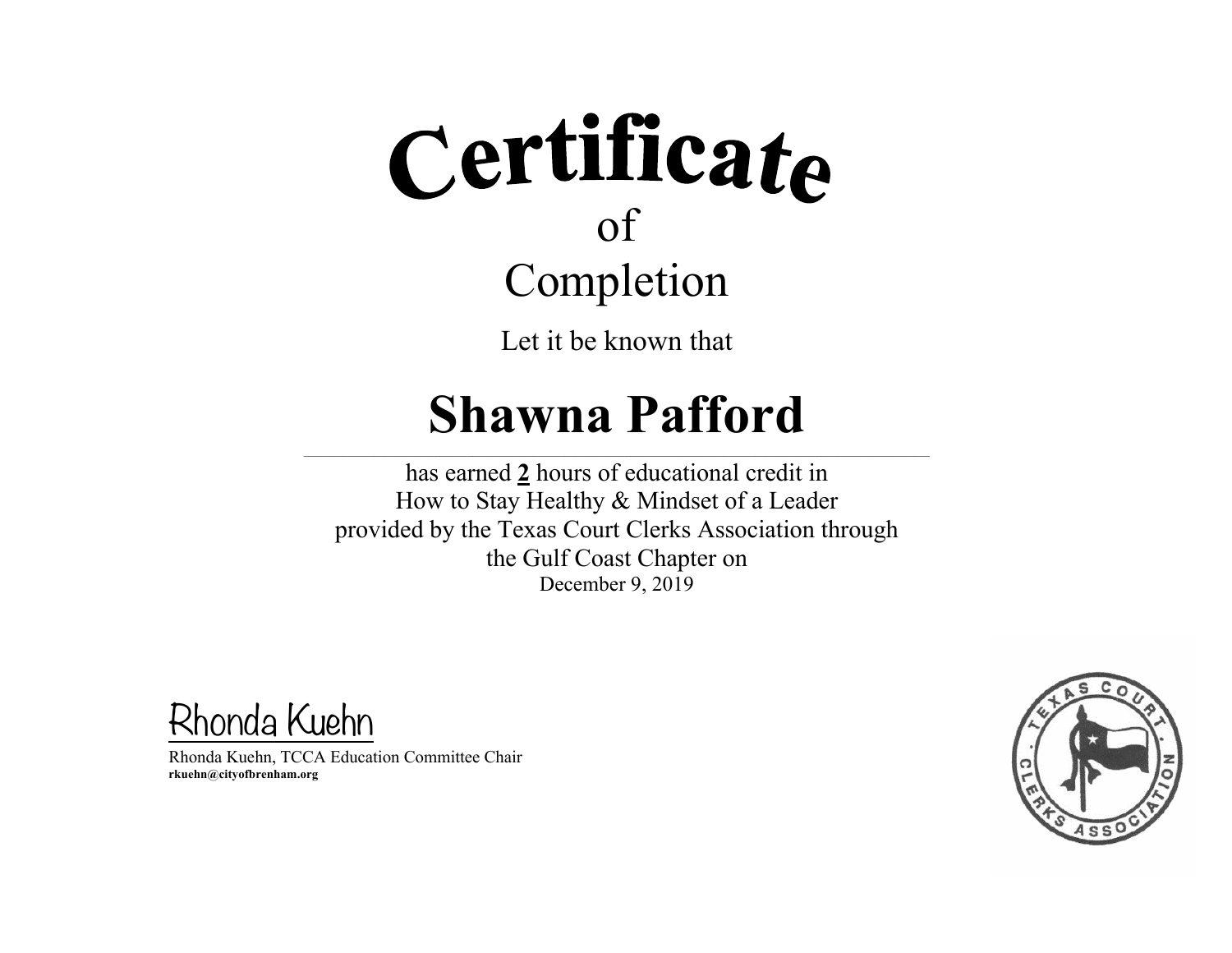Let it be known that

### **Tiffany Poke**

 $\mathcal{L} = \{ \mathcal{L} = \{ \mathcal{L} = \{ \mathcal{L} = \{ \mathcal{L} = \{ \mathcal{L} = \{ \mathcal{L} = \{ \mathcal{L} = \{ \mathcal{L} = \{ \mathcal{L} = \{ \mathcal{L} = \{ \mathcal{L} = \{ \mathcal{L} = \{ \mathcal{L} = \{ \mathcal{L} = \{ \mathcal{L} = \{ \mathcal{L} = \{ \mathcal{L} = \{ \mathcal{L} = \{ \mathcal{L} = \{ \mathcal{L} = \{ \mathcal{L} = \{ \mathcal{L} = \{ \mathcal{L} = \{ \mathcal{$ 

has earned **2** hours of educational credit in How to Stay Healthy & Mindset of a Leader provided by the Texas Court Clerks Association through the Gulf Coast Chapter on December 9, 2019

Rhonda Kuehn

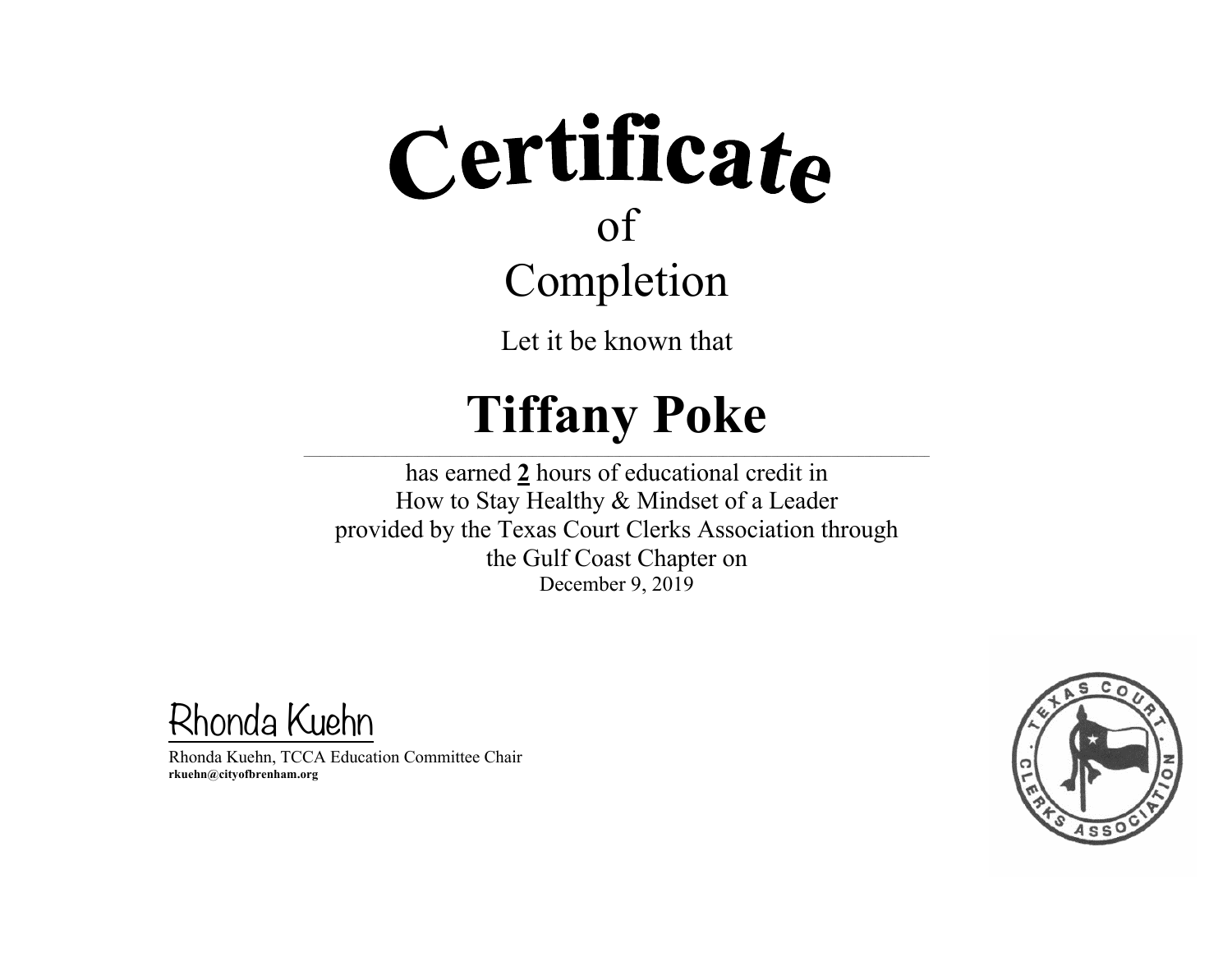Let it be known that

### **Christy Reed**

 $\mathcal{L} = \{ \mathcal{L} = \{ \mathcal{L} = \{ \mathcal{L} = \{ \mathcal{L} = \{ \mathcal{L} = \{ \mathcal{L} = \{ \mathcal{L} = \{ \mathcal{L} = \{ \mathcal{L} = \{ \mathcal{L} = \{ \mathcal{L} = \{ \mathcal{L} = \{ \mathcal{L} = \{ \mathcal{L} = \{ \mathcal{L} = \{ \mathcal{L} = \{ \mathcal{L} = \{ \mathcal{L} = \{ \mathcal{L} = \{ \mathcal{L} = \{ \mathcal{L} = \{ \mathcal{L} = \{ \mathcal{L} = \{ \mathcal{$ 

has earned **2** hours of educational credit in How to Stay Healthy & Mindset of a Leader provided by the Texas Court Clerks Association through the Gulf Coast Chapter on December 9, 2019

Rhonda Kuehn

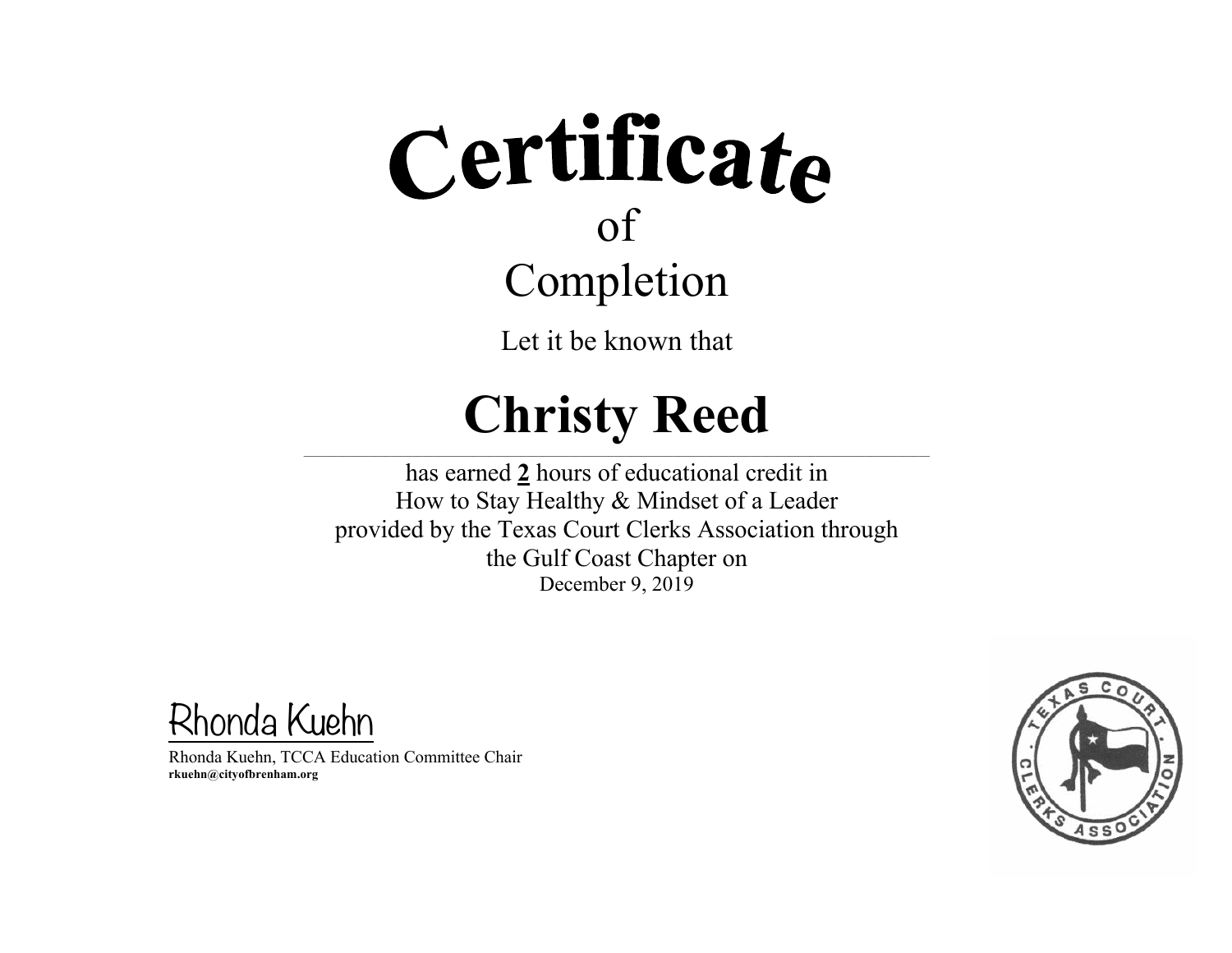Let it be known that

### **Keyanna Thornton**

 $\mathcal{L} = \{ \mathcal{L} = \{ \mathcal{L} = \{ \mathcal{L} = \{ \mathcal{L} = \{ \mathcal{L} = \{ \mathcal{L} = \{ \mathcal{L} = \{ \mathcal{L} = \{ \mathcal{L} = \{ \mathcal{L} = \{ \mathcal{L} = \{ \mathcal{L} = \{ \mathcal{L} = \{ \mathcal{L} = \{ \mathcal{L} = \{ \mathcal{L} = \{ \mathcal{L} = \{ \mathcal{L} = \{ \mathcal{L} = \{ \mathcal{L} = \{ \mathcal{L} = \{ \mathcal{L} = \{ \mathcal{L} = \{ \mathcal{$ 

has earned **2** hours of educational credit in How to Stay Healthy & Mindset of a Leader provided by the Texas Court Clerks Association through the Gulf Coast Chapter on December 9, 2019

Rhonda Kuehn

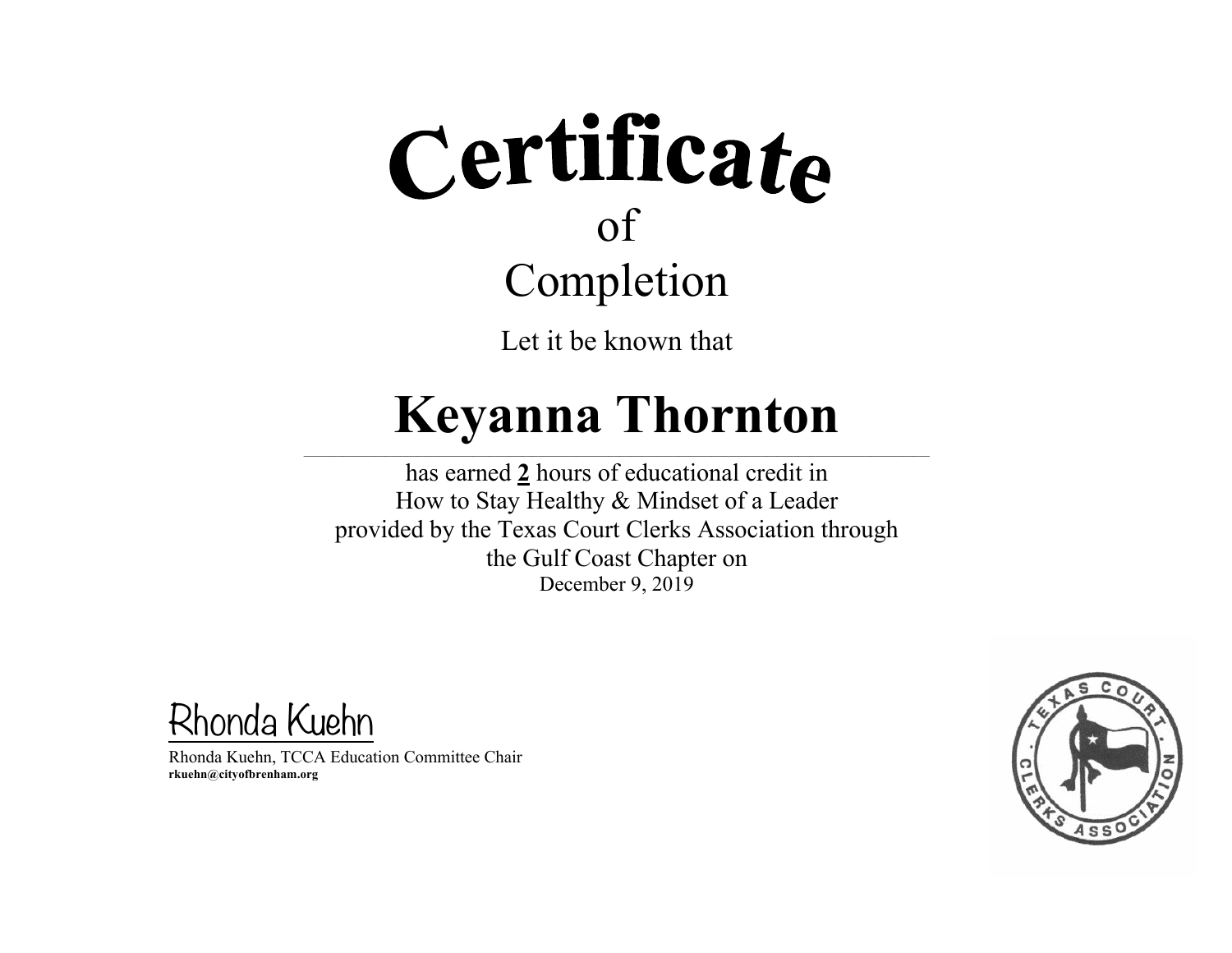Let it be known that

### **Gina Trevino**

 $\mathcal{L} = \{ \mathcal{L} = \{ \mathcal{L} = \{ \mathcal{L} = \{ \mathcal{L} = \{ \mathcal{L} = \{ \mathcal{L} = \{ \mathcal{L} = \{ \mathcal{L} = \{ \mathcal{L} = \{ \mathcal{L} = \{ \mathcal{L} = \{ \mathcal{L} = \{ \mathcal{L} = \{ \mathcal{L} = \{ \mathcal{L} = \{ \mathcal{L} = \{ \mathcal{L} = \{ \mathcal{L} = \{ \mathcal{L} = \{ \mathcal{L} = \{ \mathcal{L} = \{ \mathcal{L} = \{ \mathcal{L} = \{ \mathcal{$ 

has earned **2** hours of educational credit in How to Stay Healthy & Mindset of a Leader provided by the Texas Court Clerks Association through the Gulf Coast Chapter on December 9, 2019

Rhonda Kuehn

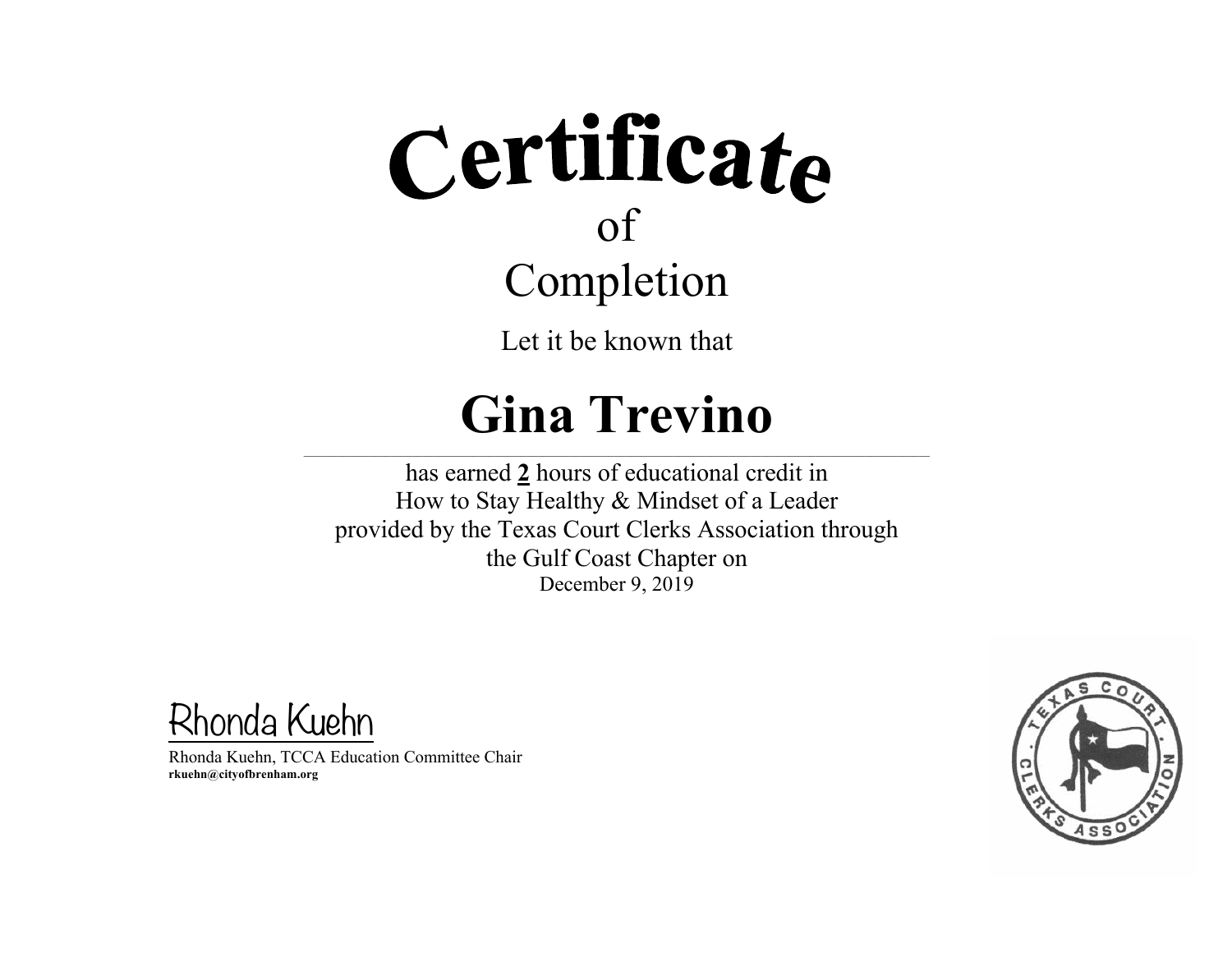Let it be known that

### **Brittni Vestal**

 $\mathcal{L} = \{ \mathcal{L} = \{ \mathcal{L} = \{ \mathcal{L} = \{ \mathcal{L} = \{ \mathcal{L} = \{ \mathcal{L} = \{ \mathcal{L} = \{ \mathcal{L} = \{ \mathcal{L} = \{ \mathcal{L} = \{ \mathcal{L} = \{ \mathcal{L} = \{ \mathcal{L} = \{ \mathcal{L} = \{ \mathcal{L} = \{ \mathcal{L} = \{ \mathcal{L} = \{ \mathcal{L} = \{ \mathcal{L} = \{ \mathcal{L} = \{ \mathcal{L} = \{ \mathcal{L} = \{ \mathcal{L} = \{ \mathcal{$ 

has earned **2** hours of educational credit in How to Stay Healthy & Mindset of a Leader provided by the Texas Court Clerks Association through the Gulf Coast Chapter on December 9, 2019

Rhonda Kuehn

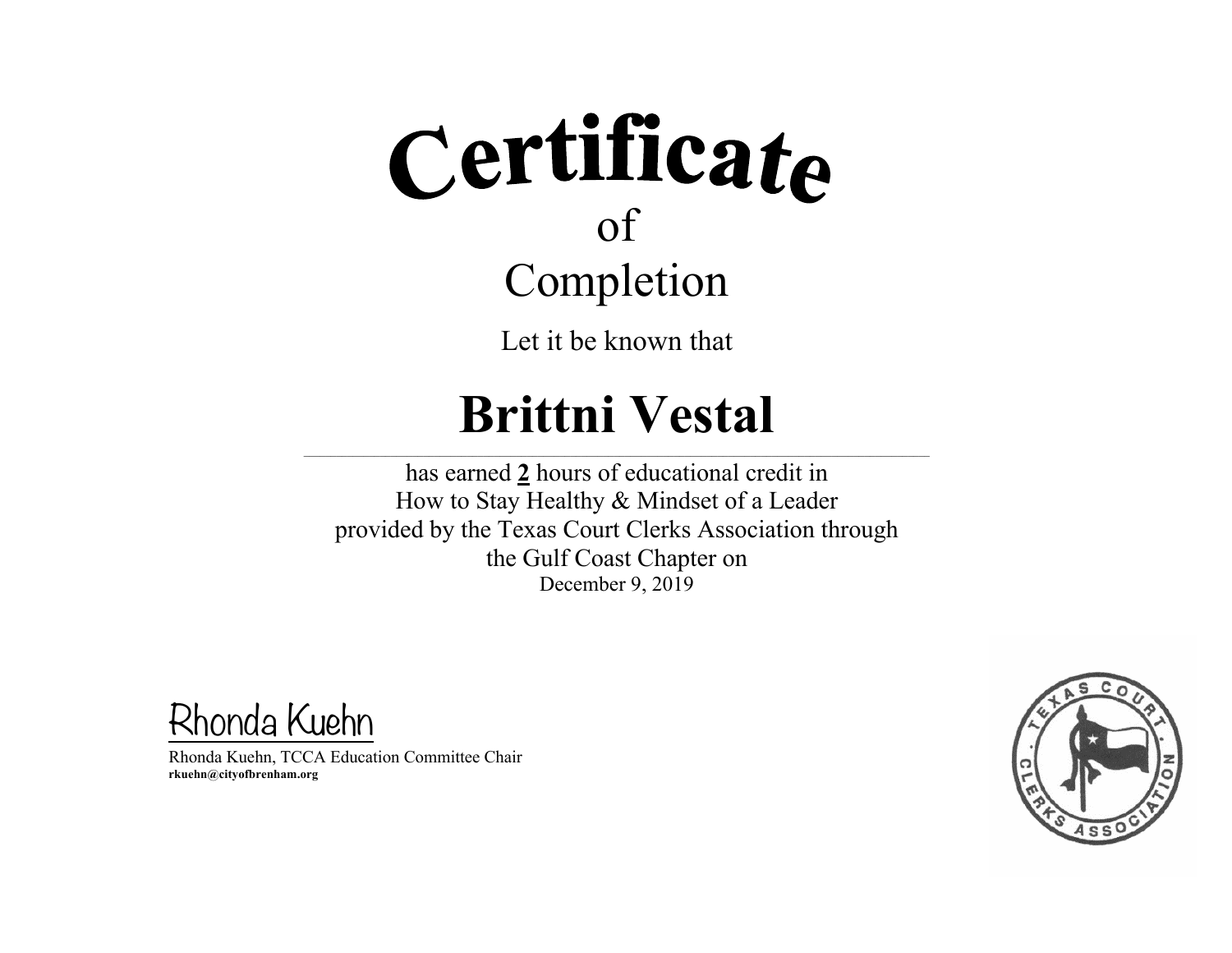Let it be known that

### **Mary Villarreal**

 $\mathcal{L} = \{ \mathcal{L} = \{ \mathcal{L} = \{ \mathcal{L} = \{ \mathcal{L} = \{ \mathcal{L} = \{ \mathcal{L} = \{ \mathcal{L} = \{ \mathcal{L} = \{ \mathcal{L} = \{ \mathcal{L} = \{ \mathcal{L} = \{ \mathcal{L} = \{ \mathcal{L} = \{ \mathcal{L} = \{ \mathcal{L} = \{ \mathcal{L} = \{ \mathcal{L} = \{ \mathcal{L} = \{ \mathcal{L} = \{ \mathcal{L} = \{ \mathcal{L} = \{ \mathcal{L} = \{ \mathcal{L} = \{ \mathcal{$ 

has earned **2** hours of educational credit in How to Stay Healthy & Mindset of a Leader provided by the Texas Court Clerks Association through the Gulf Coast Chapter on December 9, 2019

Rhonda Kuehn

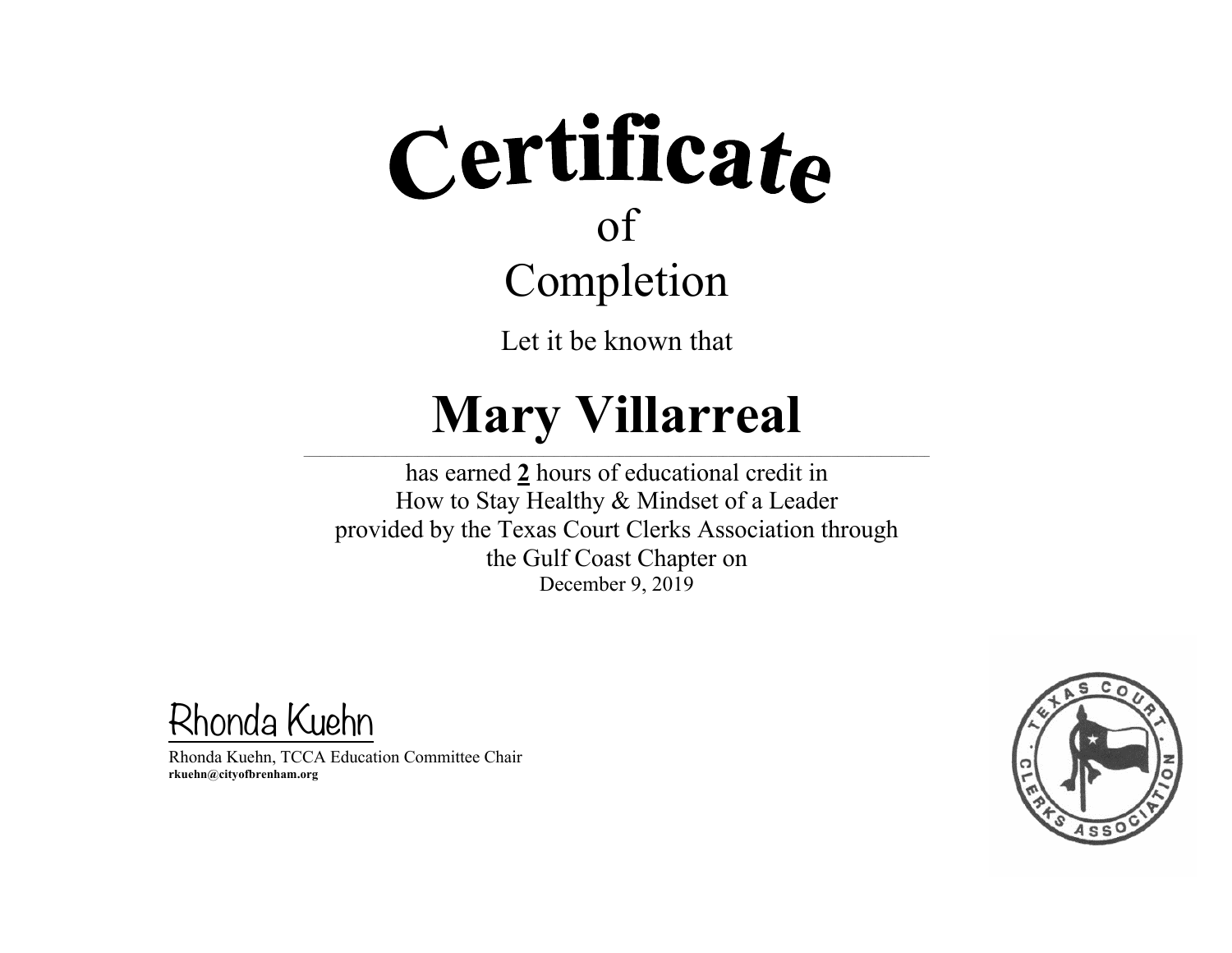

Let it be known that

#### **Tierressias Williams**

 $\mathcal{L} = \{ \mathcal{L} = \{ \mathcal{L} = \{ \mathcal{L} = \{ \mathcal{L} = \{ \mathcal{L} = \{ \mathcal{L} = \{ \mathcal{L} = \{ \mathcal{L} = \{ \mathcal{L} = \{ \mathcal{L} = \{ \mathcal{L} = \{ \mathcal{L} = \{ \mathcal{L} = \{ \mathcal{L} = \{ \mathcal{L} = \{ \mathcal{L} = \{ \mathcal{L} = \{ \mathcal{L} = \{ \mathcal{L} = \{ \mathcal{L} = \{ \mathcal{L} = \{ \mathcal{L} = \{ \mathcal{L} = \{ \mathcal{$ 

has earned **2** hours of educational credit in How to Stay Healthy & Mindset of a Leader provided by the Texas Court Clerks Association through the Gulf Coast Chapter on December 9, 2019

Rhonda Kuehn